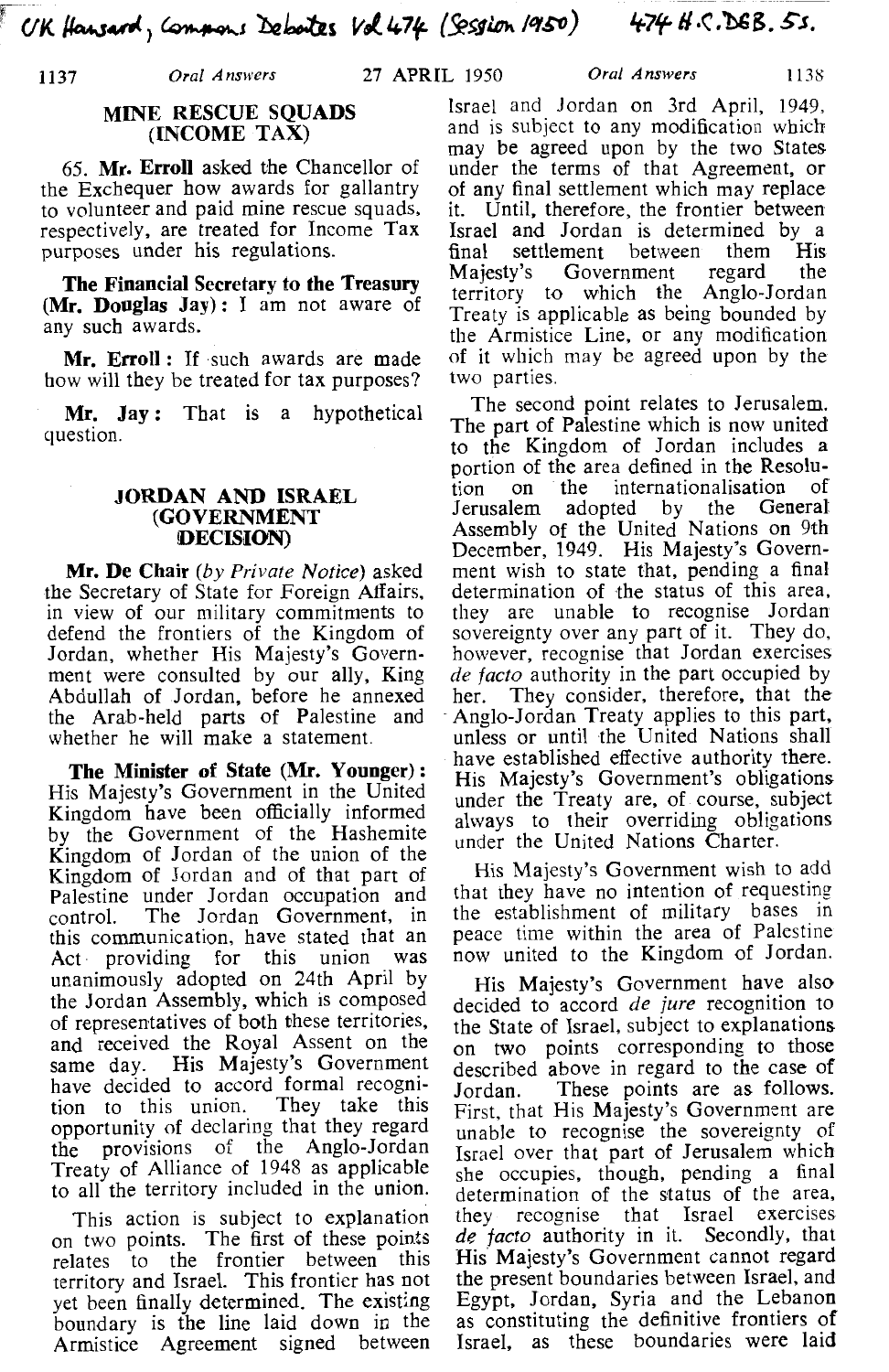down in the Armistice Agreements concluded severally between Israel and each of these States, and are subject to any modifications which may be agreed upon under the terms of those Agreements, or of any final settlements which may replace them.

In announcing these two acts of recognition, His Majesty's Government wish to reaffirm their conviction that the problem of Palestine is capable of solution by peaceful means, given good will and understanding on the part of all the parties concerned. It is their earnest It is their earnest hope that the steps they have now taken will help to create stability in the areas concerned, and will, therefore, make a contribution towards the peace of the Middle East as a whole.

**Mr. Churchill:** Does not the hon. Gentleman realise that Dr. Weizmann and King Abdullah have both, over the vicissitudes of 20 or 30 years, shown themselves always staunch friends to this country, and will he avail himself to the full of the possibilities of bringing these two eminent men into the closest harmonious contact? Am I right in assuming that that is the general path upon which the Government are embarked and which is expressed in the statement to which we have just listened?

**Mr. Younger:** Yes, Sir, the right hon. Gentleman is quite correct, and I am glad to associate myself with the remarks he made about His Majesty King Abdullah and Dr. Weizmann.

**Mr. De Chair:** May I thank the hon. Gentleman for his very full and interesting reply, and ask if he would consider offering the services of the Government to call a conference of all the Middle East countries involved in an attempt to try to get a workable settlement of outstanding problems which he has mentioned, such as the future of Jerusalem and the closing of the canal and the pipe line, as no two of these Middle East countries seem to be agreed; and thereby make a positive contribution, as he has suggested, to the solidarity of the area, which is essential to resisting the spread of Communism in the Middle East?

**Mr. Younger:** We hope the action we are announcing today will help towards

reaching agreement over some of the many problems in the Middle East, but I do not think I can commit myself to the view that a conference at the present moment is necessarily the best way of settling the outstanding difficulties we know to exist.

**Mr. Churchill** : In view of the statement which has been made, will the hon. Gentleman and the Government reconsider the decision to give or sell 110 jet aircraft to the Egyptian Government?

**Mr. Younger: 1** think the right hon. Gentleman will appreciate that the whole question of the supply of arms in the Middle East is one which is under constant consideration. I do not think I have got anything to add in that connection to the statement I have just made.

**Mr. Churchill:** Perhaps the hon. Gentleman will bring it to the notice of the Prime Minister, who may possibly have heard the question? It is a very important one. Might he not discuss Might he not discuss with the Egyptian Government the stoppage of tankers passing through the Canal, which are deeply needed to get the Haifa refinery into working order?

**Mr. Younger:** These are, of course, among the more important of the numerous difficulties to which I have referred, and which are still outstanding, and which are under consideration.

**Mr. Sydney Silverman** : While congratulating my hon. Friend on the positive and constructive step forward in the announcement he has made, may I ask if he does not consider that the whole question of the supply of arms under our treaties with the surrounding Arab States might be reconsidered, and, indeed, suspended, until, at any rate, such time as they are prepared to negotiate treaties of peace with the State of Israel, to which we have now afforded de *jure*  recognition?

**Mr. Younger:** I take note of my hon. Friend's views, but I do not think that any comment from me is called for in connection with the statement.

**Earl Winterton:** Is the hon. Gentleman aware that some of us who have had many intimate connections with these parts in the past, welcome his announcement, and are entirely in agreement with the point, which is an entirely non-party